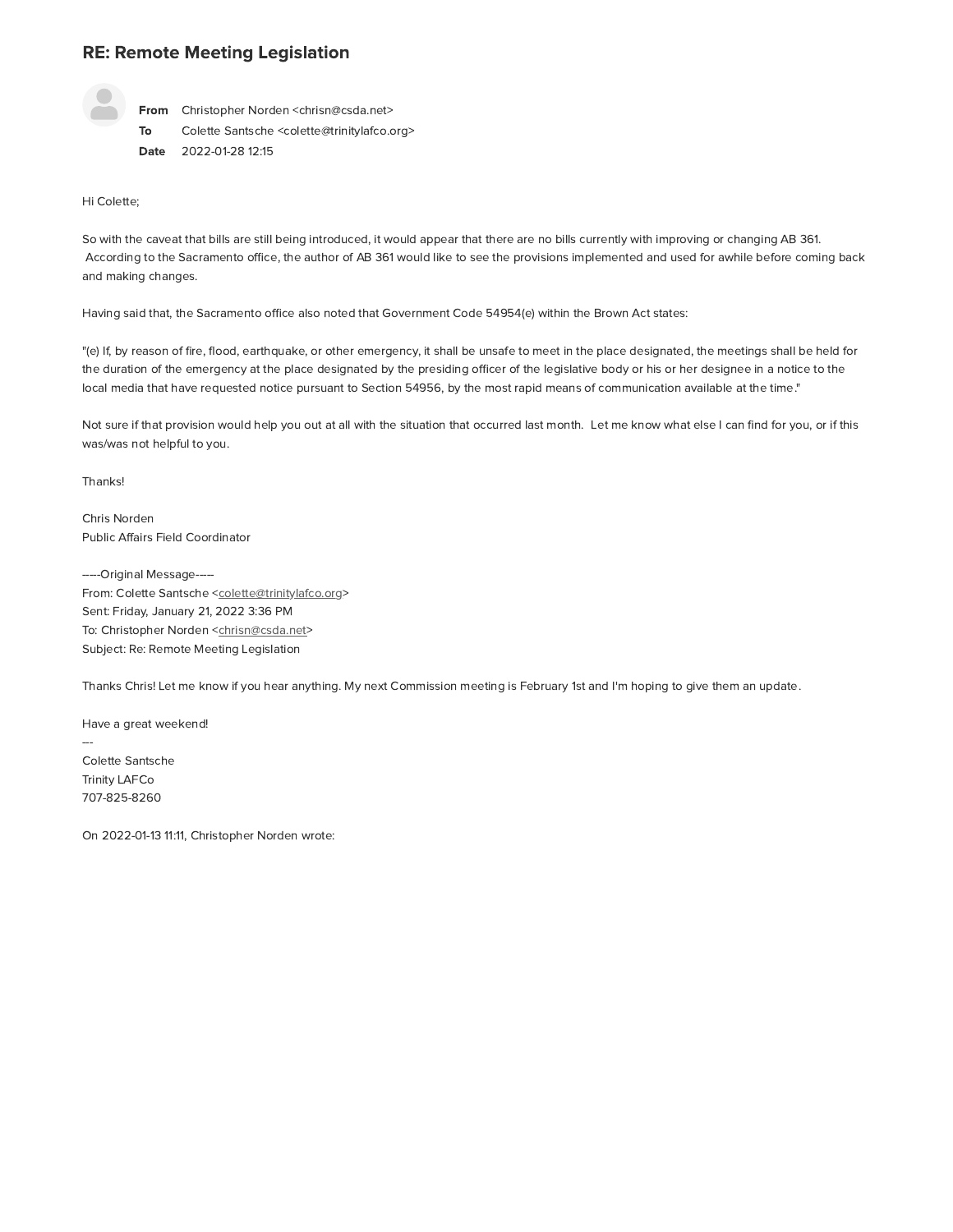Hi Colette - I apologize, this email was in my junk folder! I just found it this morning.

Let me check with our Sacramento office and see what we are working on currently with this. And if not, how we can help move this along for you.

I will follow up with you as soon as I can.

Sorry again!

Chris Norden Northern California Public Affairs Field Coordinator

Check out the 2022 CSDA Professional Development Catalog!

California Special Districts Association 1112 | Street, Suite 200 Sacramento, CA 95814 916.442.7887 office 916.442.7889 fax www.csda.net

A Proud California Special Districts Alliance Partner. California Special Districts Association Special District Risk Management Authority CSDA Finance Corporation

-----Original Message-----From: Colette Santsche <colette@trinitylafco.org> Sent: Monday, January 10, 2022 2:52 PM To: Christopher Norden <chrisn@csda.net> Subject: Remote Meeting Legislation

## Hi Chris,

I wanted to check in with you or someone at CSDA about remote meeting legislation. Trinity LAFCo has been attempting to proceed with hybrid in-person and/or remote meetings in accordance with AB 361. We had a situation last meeting where we agendized a hybrid meeting, but then winter storms made it virtually impossible for commissioners to attend in-person. It is my understanding that AB 361's provisions can only be used in the event that a gubernatorial state of emergency has been issued and remains active.

I know there are efforts to make permanent revisions to the Brown Act for remote meetings and CSDA will be deeply involved in these conversations in Sacramento. I am wondering if there are any discussions or interest in expanding "health and safety" qualifying events to assist local agencies with continuing their critical operations despite facing emergencies that pose a risk to human health and safety - emergencies which oftentimes correspond with local or regional advisory or mandatory evacuation orders (e.g., wildfires, earthquakes, gas leaks, etc.) or extreme storm events.

If so, Trinity LAFCo would like to submit a letter of support to include broader health and safety related qualifying events into future Brown Act remote meeting legislation. Is this something that CSDA would entertain or have suggestions on how this topic can be passed along?

Let me know if you're interested in chatting more.